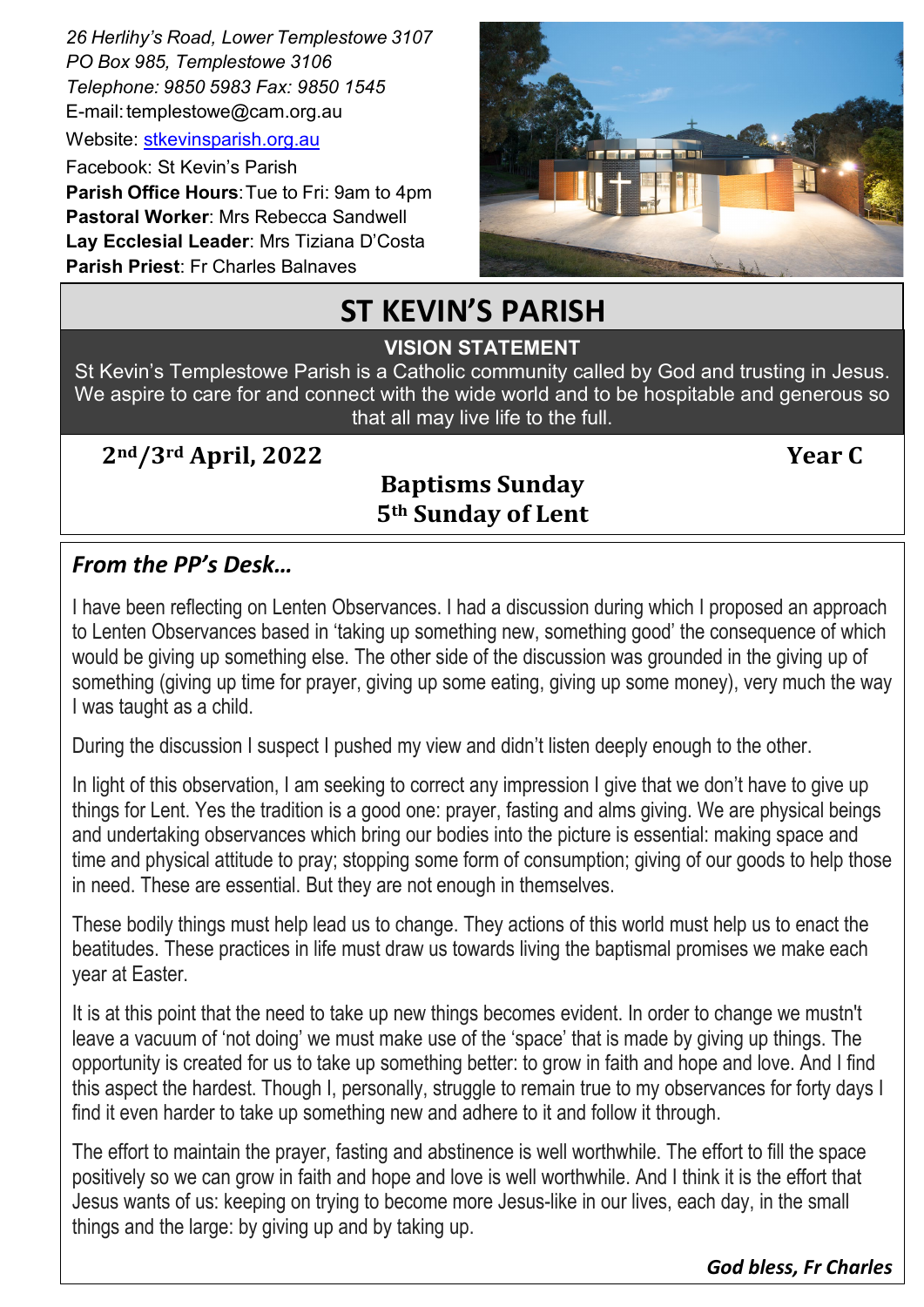| <b>What's happening in our Parish this week?</b>            |                                                            |                                                      |  |  |
|-------------------------------------------------------------|------------------------------------------------------------|------------------------------------------------------|--|--|
| <b>Saturday</b>                                             | 5.30pm                                                     | <b>Mass</b>                                          |  |  |
| <b>Sunday</b>                                               | 8.30am & 10.00am Mass (Baptisms at 10.00am)<br>Look What's |                                                      |  |  |
| <b>Tuesday</b>                                              | 8.30am                                                     | Happening<br>Adoration                               |  |  |
|                                                             | $9.15$ am                                                  | Mass                                                 |  |  |
|                                                             | 1.00 <sub>pm</sub>                                         | Needlecraft Group                                    |  |  |
| Wednesday                                                   | 9.30am                                                     | Christian Meditation in Chapel and on zoom           |  |  |
| (please contact the Parish Office to provide email address) |                                                            |                                                      |  |  |
|                                                             | 11.00am                                                    | Adoration                                            |  |  |
| <b>Thursday</b>                                             | 8.30am                                                     | Adoration                                            |  |  |
|                                                             | $9.15$ am                                                  | Mass                                                 |  |  |
| Friday                                                      | $9.15$ am                                                  | Service of the Word with Communion & Lent Reflection |  |  |
| <b>Saturday</b>                                             | 5.30pm                                                     | Mass                                                 |  |  |
| <b>Sunday</b>                                               | 8.30am & 10.00am Mass                                      |                                                      |  |  |

*Holy Thursday* this year is Thursday, 14th April. Our hard-working Liturgy Team is seeking volunteers to have their feet washed/wash feet at this Mass.

Interested? Then please con[tact Izabella](http://www.google.com.au/url?sa=i&rct=j&q=&esrc=s&source=images&cd=&cad=rja&uact=8&ved=2ahUKEwi4tsSY3v7ZAhULxLwKHav6DL8QjRx6BAgAEAU&url=http://www.turnbacktogod.com/jesus-washing-feet-of-disciples-pictures/&psig=AOvVaw1qzJygtjkVirJFQzDJIxBZ&ust=1521767052809917) 

Fantin via email: mifantin@bigpond.net.au At the heart of service is mutuality: we learn from those we teach and are healed by those we tend.



The next batch of Thanksgiving Envelopes are now ready for collection from the table in the Gathering Space. Please make sure you collect yours before leaving today. A special 'thank you' to Peter Norman who diligently organises these envelopes.

If you would prefer to contribute electronically, please see the link in our website entitled "St Kevin's Secure CDF Pay" and simply follow the prompts.

# **EASTER TIMETABLE 2022**

| 7th April: <b>Communal Penance Service</b> at 7.30pm – St Gregory the Great, Doncaster |                                                                                    |  |  |  |
|----------------------------------------------------------------------------------------|------------------------------------------------------------------------------------|--|--|--|
| $9/10$ <sup>th</sup> April: <b>Palm Sunday</b> – Masses as per usual                   |                                                                                    |  |  |  |
| $14th$ April:                                                                          | Holy Thursday Mass at 7.30pm (with Fr Chris Monaghan)                              |  |  |  |
| $15th$ April:                                                                          | <b>Good Friday</b> – Stations of the Cross $\omega$ at 10am – St Gregory the Great |  |  |  |
| - Passion of our Lord @ 3pm - St Greg's and St Kevin's                                 |                                                                                    |  |  |  |
| $16th$ April:                                                                          | <b>Easter Vigil</b><br>8.30pm – St Kevin's<br>Masses @ $6.30$ pm – St Greg's       |  |  |  |
| $17th$ April:                                                                          | <b>Easter Sunday Masses @ 8.30 and 10.00am</b>                                     |  |  |  |

## **Consecration to the Immaculate Heart of Mary!**

Thank you for joining me in the prayers entrusting and consecrating ourselves and the world to the Immaculate Heart of Mary. Such prayers in common can and do make a difference. This action by us responds to violence with peace. Think how different "that moment" in the Academy Awards would have been if the aggrieved person could have stormed onto the stage and hugged the other and said "that joke was really off mate, really really off, it hurt my wife deeply but perhaps we can learn from this about humour and how to target it better." Think how different the world would be if all anger were used to build positive directions. Our actions in this DO make a difference, thank you. *Fr Charles*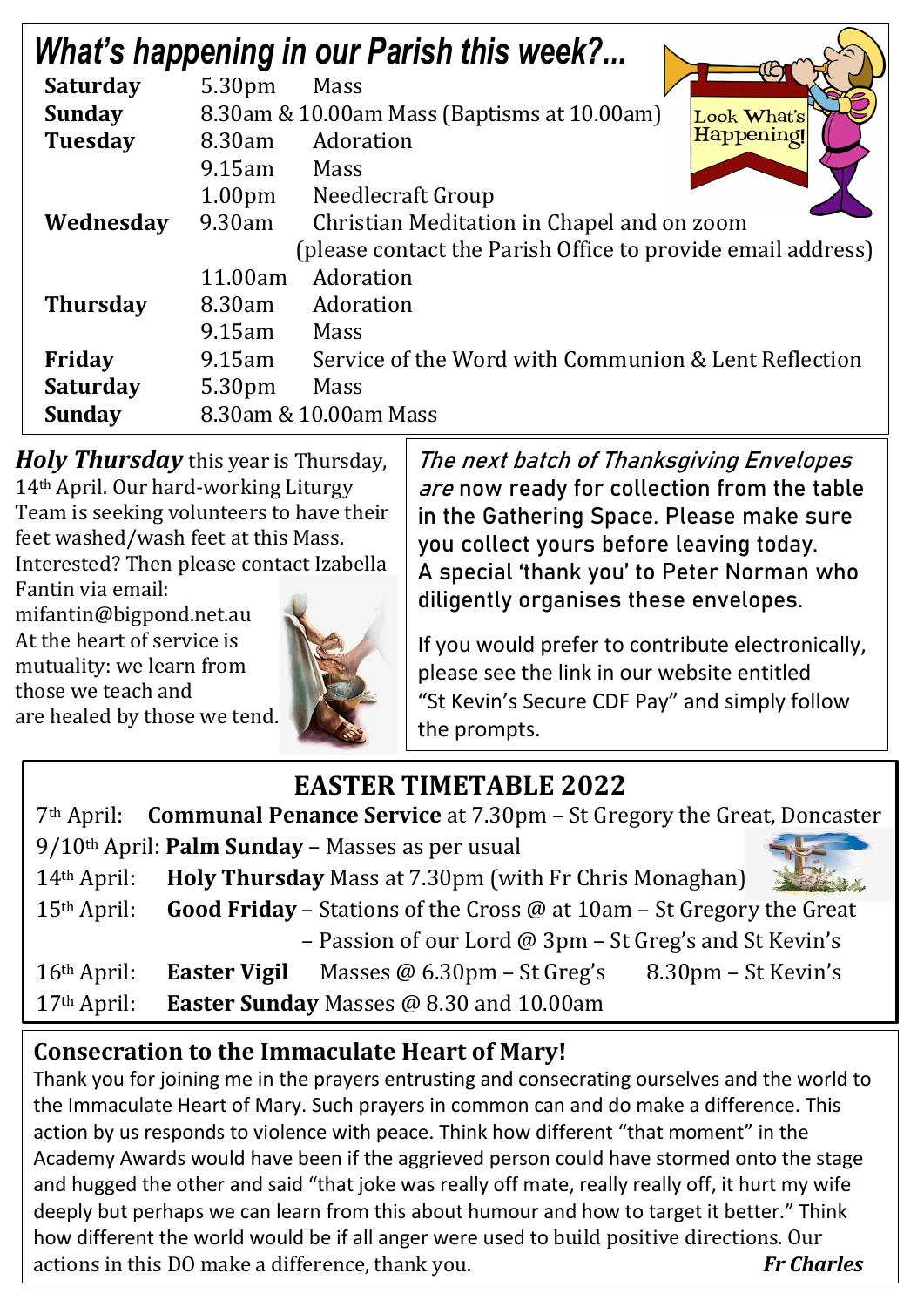#### **LITURGY ROSTER Fifth Sunday of Lent – 2nd 3rd April 2022 1st Read: Isaiah 43: 16-21 2nd Read: Philippians 3: 8-14 Gospel: John 8: 1-11**

| <b>Time</b>        | <b>Commentator</b>   | Lector              | Communion       |
|--------------------|----------------------|---------------------|-----------------|
| 5.30 <sub>pm</sub> | Janet Parsons        | <b>Kathy Pearce</b> | Margaret Turner |
| 8.30am             | Paul Polidano        | Rebecca Sandwell    | Betty Natoli    |
| 10.00am            | <b>Vianney Shiel</b> | Lucy Halliburton    | Lyn Robinson    |

**Palm Sunday – 9/10th April 2022**

### **1st Read: Isaiah 50: 4-7 2nd Read: Philippians 2: 6-11 Gospel: Luke 23: 1-49**

| <b>Time</b>        | <b>Commentator</b>              | Lector                 | Communion  |
|--------------------|---------------------------------|------------------------|------------|
| 5.30 <sub>pm</sub> | Pauline Erickson   Kathy Pearce |                        | <b>TBA</b> |
| 8.30am             | Paul Polidano                   | <b>Kirsten Collins</b> | <b>TBA</b> |
| 10.00am            | Frances Johnson                 | Mishika Perera         | <b>TBA</b> |

 *We pray for Better Health:* Jane O'Brien, Maria & Werner Beismer, **Anniversaries: Denise Rogers** Michael & Mardi Doyle, Angelina Amalfi, Fr Brendan Dillon, Mike Westbrook, Jill Hodson, Fiona Watson, Jan Dalton, Ella Dunn **Recently Deceased:** and Richard Ryan.

#### *Communal Penance Service*

Thursday, 7<sup>th</sup> April at 7.30pm



Our next **Pastoral Council Meeting** is scheduled for Tuesday, 5<sup>th</sup> April @ 7.30pm. If you are interested in joining this dynamic team, please let Fr Charles know.

St Gregory the Great Church

**Lenten Program for 2022** This year, our Friday morning Communion Service will be modified to incorporate a **Lenten Reflection Session**  week by week with Communion embedded in the Session. This will help us to prepare for the very sacred season of Easter. Sessions will be held every Friday during Lent @ 9.15am in St Kevin's Chapel.



St Kevin's Parish warmly welcomes through the Sacrament of Baptism…

Mattea Tina Filomena Cappellotto

 Daughter of Leonardo and Kristy Little sister of Adele

Roman Joseph Fazzari

Son of Joseph and Cassandra Little brother of Alexander and Lucas

and

Alanah Jade Mantineo

Daughter of Samuel and Veronica Little sister of Sofia

## *We are currently revamping our parish property keys system.*

Part of this refurbishment is changing some locks. If you have any key to Church property, please surrender it to the parish office where you will be shown the new system.

thank you

for your prayers as I go through a mild bout of Covid-19. I have no idea where I caught it. I haven't been completely rigorous about wearing an N-95 mask but … pretty careful especially in shops and big groups. I guess that just goes to show how contagious this virus is. I am sorry that I shan't be able to celebrate with you in person this week and weekend. *Fr Charles*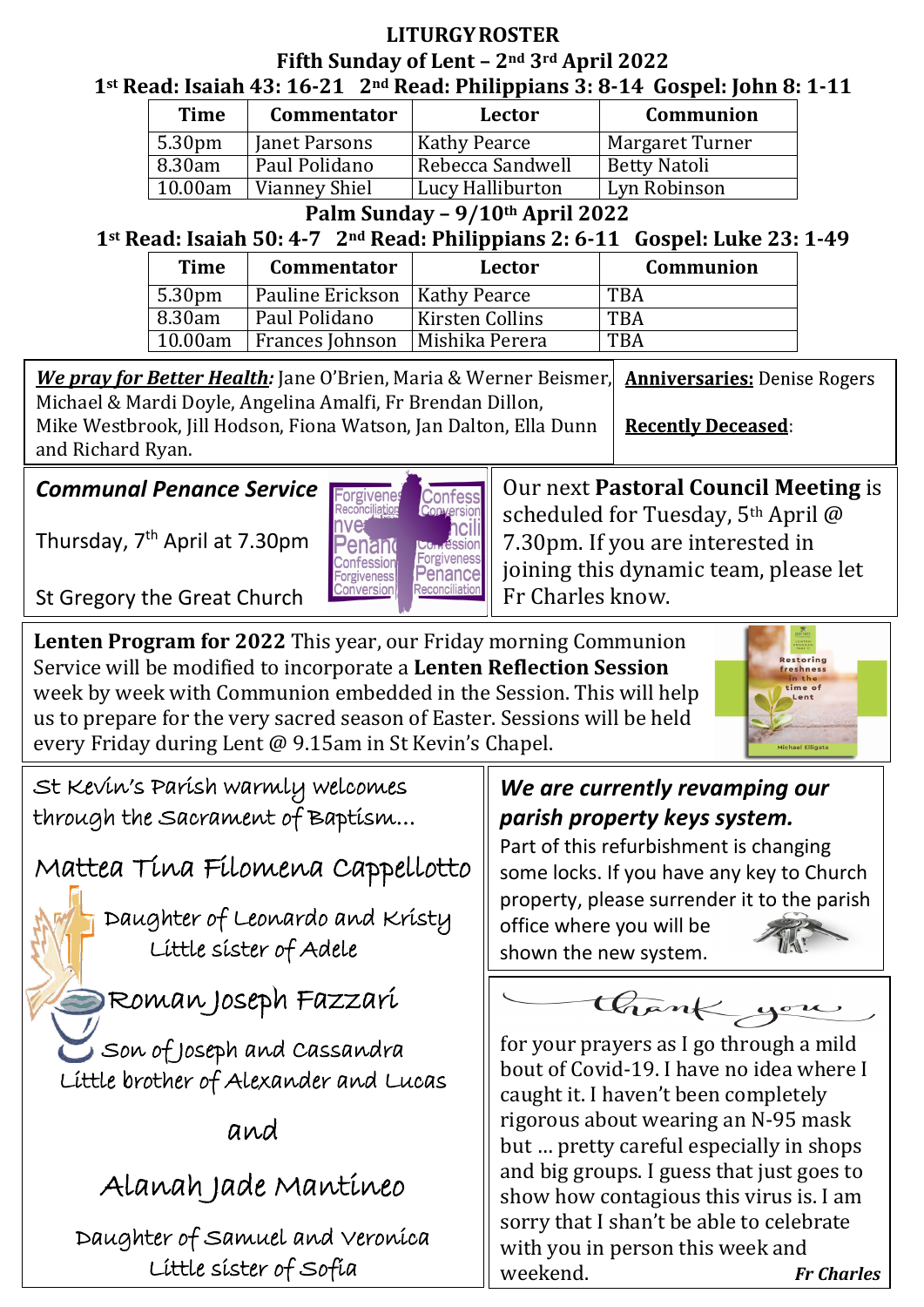*For information on our Parish Schools please contact:* 

> *St Kevin's Primary School Phone: 9273 9999*

*St Charles Borromeo Primary School* 



#### **Responsorial Psalm**

The Lord has done great things for us; we are filled with joy.

#### **Gospel Acclamation**

Praise to you, Lord Jesus Christ, king of endless glory! With all your heart turn to me,

for I am tender and compassionate.

Praise to you, Lord Jesus Christ, king of endless glory!

#### **Response to Prayers of the Faithful**

Lord, hear us we pray.

| <b>FIFTH SUNDAY OF LENT</b>                                                                                                                                                                                                                                                                                                                                                                                                                                                                                                                                                                                                                                                                                                                                                                                                               |                                                                                                                                                                                                                                                                                                                                                                                                                                                                                                                                                                                                                                                                                                                                                                                                                                                                                                                                                                                                                                                                                                                                                                                                                                                                                                                                |  |  |  |
|-------------------------------------------------------------------------------------------------------------------------------------------------------------------------------------------------------------------------------------------------------------------------------------------------------------------------------------------------------------------------------------------------------------------------------------------------------------------------------------------------------------------------------------------------------------------------------------------------------------------------------------------------------------------------------------------------------------------------------------------------------------------------------------------------------------------------------------------|--------------------------------------------------------------------------------------------------------------------------------------------------------------------------------------------------------------------------------------------------------------------------------------------------------------------------------------------------------------------------------------------------------------------------------------------------------------------------------------------------------------------------------------------------------------------------------------------------------------------------------------------------------------------------------------------------------------------------------------------------------------------------------------------------------------------------------------------------------------------------------------------------------------------------------------------------------------------------------------------------------------------------------------------------------------------------------------------------------------------------------------------------------------------------------------------------------------------------------------------------------------------------------------------------------------------------------|--|--|--|
| <b>First Reading</b>                                                                                                                                                                                                                                                                                                                                                                                                                                                                                                                                                                                                                                                                                                                                                                                                                      | <b>Second Reading</b>                                                                                                                                                                                                                                                                                                                                                                                                                                                                                                                                                                                                                                                                                                                                                                                                                                                                                                                                                                                                                                                                                                                                                                                                                                                                                                          |  |  |  |
| Is 43: 16-21<br>A reading from the prophet Isaiah<br>I am doing a new thing and I will give drink to my<br>people.<br>Thus says the Lord,<br>who made a way through the sea,<br>a path in the great waters;<br>who put chariots and horse in the field<br>and a powerful army,<br>which lay there never to rise again,<br>snuffed out, put out like a wick:<br>No need to recall the past,<br>no need to think about what was done before.<br>See, I am doing a new deed,<br>even now it comes to light; can you not see it?<br>Yes, I am making a road in the wilderness,<br>paths in the wilds.<br>The wild beasts will honour me,<br>jackals and ostriches,<br>because I am putting water in the wilderness<br>(rivers in the wild)<br>to give my chosen people drink.<br>The people I have formed for myself<br>will sing my praises. | Phil 3: 8-14<br>A reading from the letter of St Paul to the<br>Philippians<br>Because of Christ I look upon everything else as<br>useless in order to gain him.<br>I believe nothing can happen that will outweigh the<br>supreme advantage of knowing Christ Jesus my Lord.<br>For him I have accepted the loss of everything, and I<br>look on everything as so much rubbish if only I can<br>have Christ and be given a place in him. I am no<br>longer trying for perfection by my own efforts, the<br>perfection that comes from the Law, but I want only<br>the perfection that comes through faith in Christ,<br>and is from God and based on faith. All I want is to<br>know Christ and the power of his resurrection and to<br>share his sufferings by reproducing the pattern of his<br>death. That is the way I can hope to take my place in<br>the resurrection of the dead. Not that I have become<br>perfect yet: I have not yet won, but I am still running,<br>trying to capture the prize for which Christ Jesus<br>captured me. I can assure you my brothers, I am far<br>from thinking that I have already won. All I can say is<br>that I forget the past and I strain ahead for what is<br>still to come; I am racing for the finish, for the prize<br>to which God calls us upwards to receive in Christ |  |  |  |
|                                                                                                                                                                                                                                                                                                                                                                                                                                                                                                                                                                                                                                                                                                                                                                                                                                           | lesus.                                                                                                                                                                                                                                                                                                                                                                                                                                                                                                                                                                                                                                                                                                                                                                                                                                                                                                                                                                                                                                                                                                                                                                                                                                                                                                                         |  |  |  |

**Volunteers and ChildSafe Requirements** All of us who participate in parish life, helping with any ministry, must have a current Working with Children Check (WWCC) and must sign a Code of Conduct statement. Please check your WWCC card to see it is current and also whether you have signed the Code of Conduct. Please also with your WWCC go into your MyCheck account and ensure you have listed all your volunteer organisations including this parish. Please check with the parish office to ensure your records are up-todate and that all documentation has been submitted. We are needing to care for our children in today's world and must follow Archdiocesan directives.